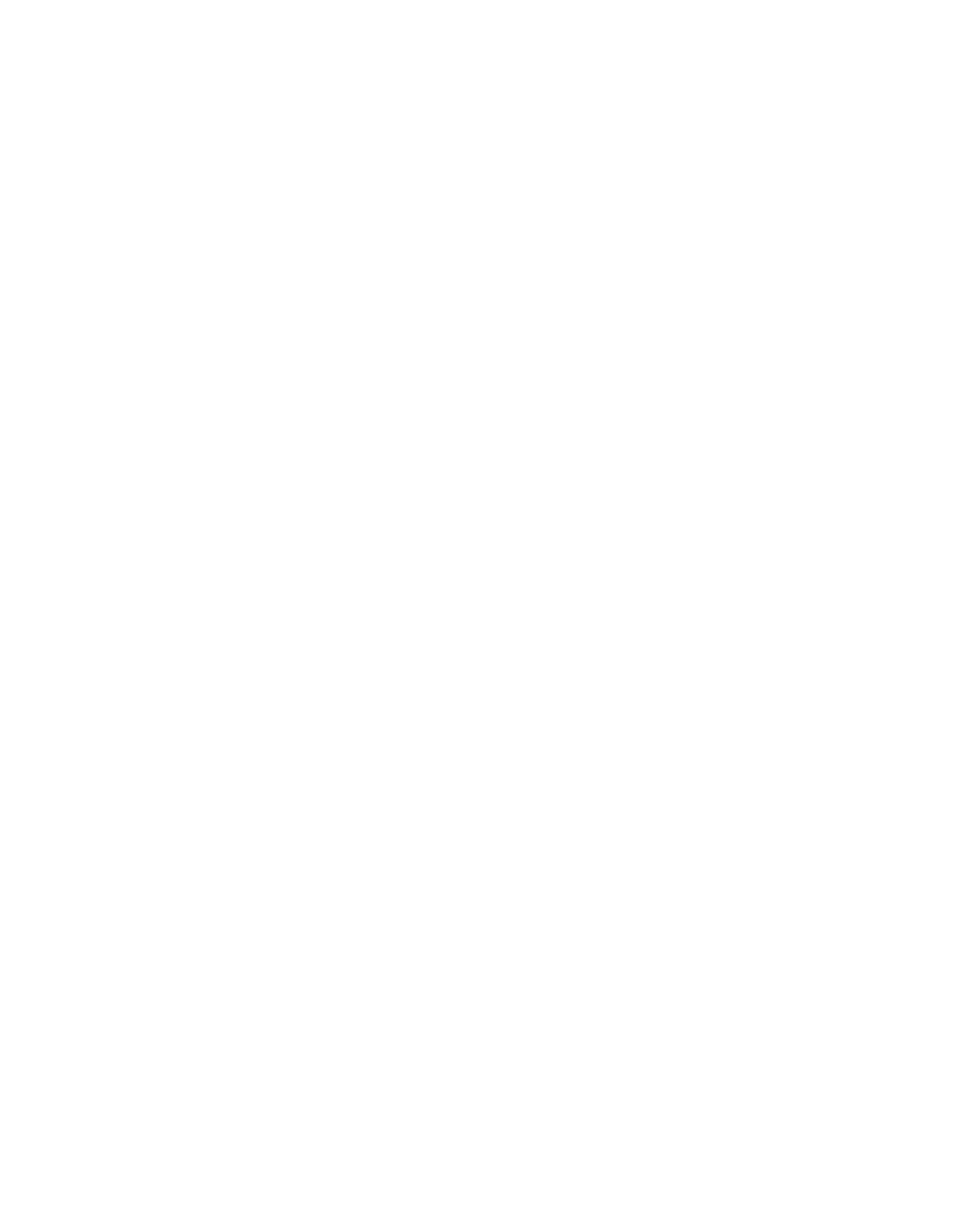|                |                                                                                                                                   | <b>Section</b><br><b>Title</b> | Page |
|----------------|-----------------------------------------------------------------------------------------------------------------------------------|--------------------------------|------|
| $\mathbf{1}$ . |                                                                                                                                   |                                |      |
|                | 1.1.<br>12<br>1.3.<br>1.4.<br>1.5.<br>1.6.<br>1.7.                                                                                |                                |      |
|                | 1.8.                                                                                                                              |                                |      |
| 2.             |                                                                                                                                   |                                |      |
|                | 2.1.<br>2.2.<br>2.3.<br>231<br>2.3.2.<br>2.3.3.<br>2.3.4.<br>2.3.5.<br>2.3.6.<br>2.3.7.<br>2.3.8.<br>2.3.9.<br>2.3.10.<br>2.3.11. |                                |      |
|                | 2.4.                                                                                                                              |                                |      |
| 3.             |                                                                                                                                   |                                |      |
|                | 3.1.<br>3.2.                                                                                                                      |                                |      |

# **Table of Contents**

| <b>Appendix</b> Title     | Page |
|---------------------------|------|
|                           |      |
|                           |      |
| $\mathbb{C}$ $\mathbb{C}$ |      |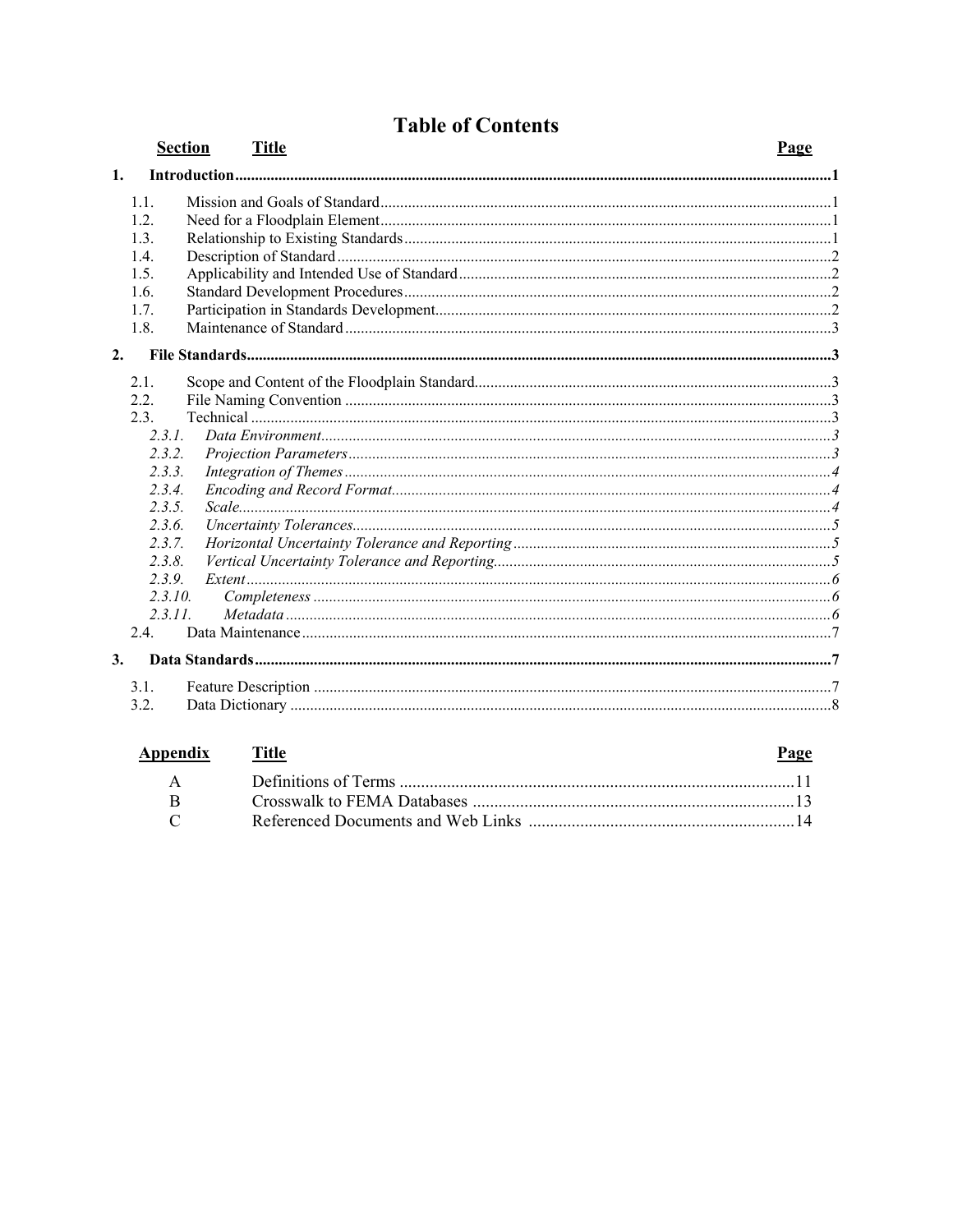## **Oregon Floodplain Data Exchange Standard**

#### **1. Introduction**

The Hazards Framework is a collection of spatially referenced digital representations of potential natural hazards. Data elements in the Hazards Framework include: coastal erosion areas, debris flow hazards, drought areas, dust storm occurrences, faults, flood zones, tsunami zones, wildfire water sources, wildfire lookouts, wildfire occurrence, and wildfire burned areas. Under the direction of the Oregon Geographic Information Council (OGIC), the Oregon Framework Implementation Team delegated development of a Floodplain Data Exchange Standard to the Hazards Framework Implementation Team (Hazard-FIT), which, in turn, delegated the task to the Flood Map Modernization Working Group (Working Group).

This document, developed by the Working Group, sets forth standards and a data dictionary for the floodplain element of the Hazard Framework Theme.

#### **1.1. Mission and Goals of Standard**

The Oregon Floodplain Data Exchange Standard (Floodplain Standard) provides a consistent and maintainable structure for data producers and users to ensure the compatibility of datasets within the same framework feature set (horizontal integration) and between other framework feature sets and themes (vertical integration).

The goal of the Floodplain Standard is to ensure that floodplain data are easily exchanged and usable for flood hazard and mitigation planning at the state and local level. This standard is intended to increase confidence in the floodplain element by ensuring data and metadata integrity.

#### **1.2. Need for a Floodplain Element**

Local, state, federal agencies depend on floodplain maps to manage their Federal Emergency Management Agency (FEMA) flood insurance program obligations, for flood hazard management, and for emergency planning. Even though FEMA hosts official flood zone data, the need exists for a statewide, seamless set of floodplain elements to support multijurisdictional, non-regulatory hazard planning. The data contained in the floodplain elements supplement FEMA flood zone boundaries.

#### **1.3. Relationship to Existing Standards**

The Working Group developed the Floodplain Standard with FEMA standards in mind. This connection to FEMA standards should be maintained to ease information flow between agencies.

Much of the data used to populate Oregon's floodplain elements are extracted from databases maintained by FEMA. FEMA has developed detailed "Guidelines and Standards for Flood Hazard Mapping Partners" (Guidelines) to ensure consistent flood mapping products regardless of who produces them. The Guidelines present a comprehensive and integrated database schema for capturing and archiving the data elements needed to build FEMA's "Digital Flood Insurance Rate Map" (DFIRM) product.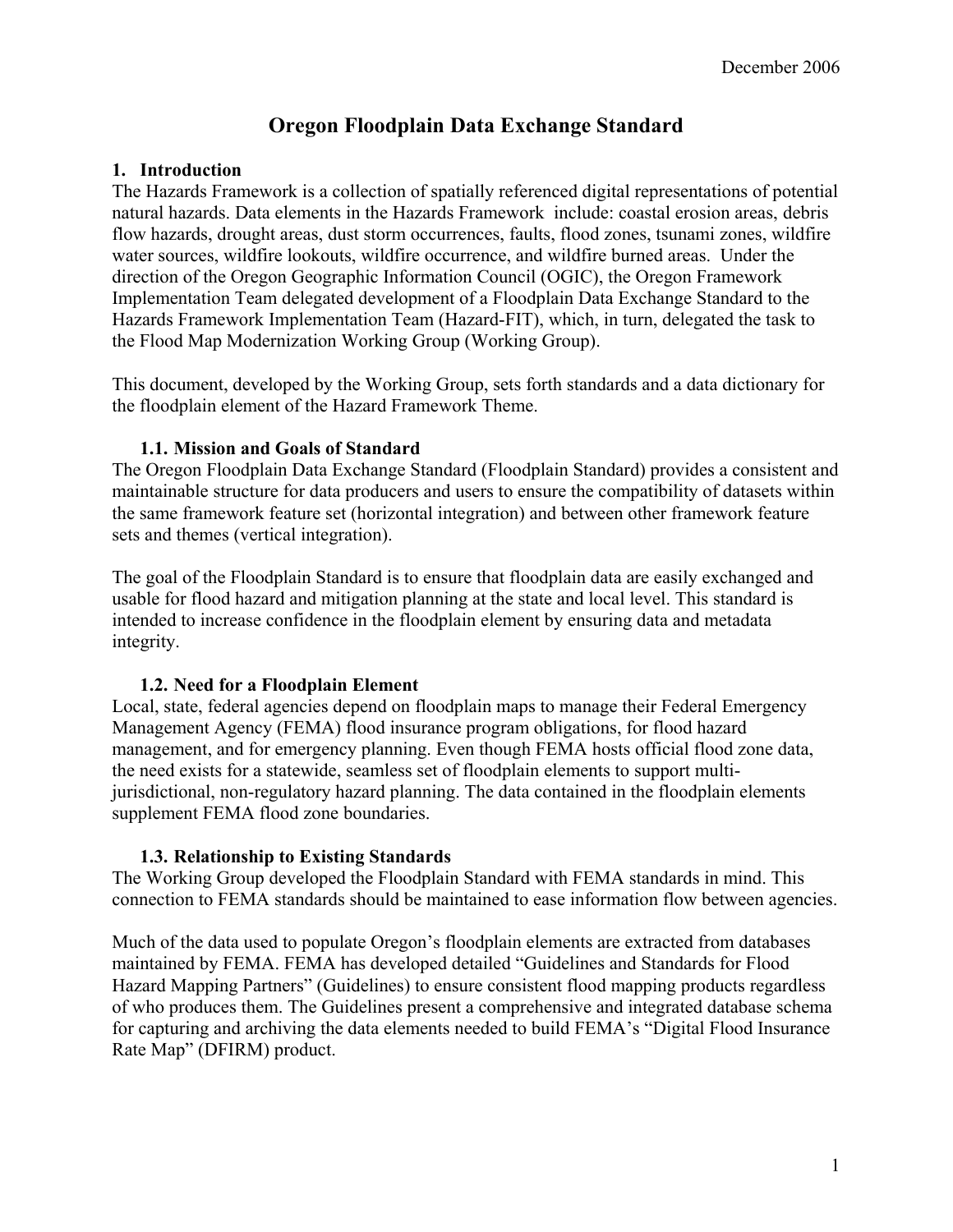FEMA flood zones may be modeled using key Oregon Framework elements, in particular elevation and hydrography. Base map data shown on FEMA DFIRMs also may be supplied from Oregon Framework elements and local data sources, including orthoimagery, transportation features, and administrative and cadastral boundaries. FEMA Guidelines specify minimum requirements for these base map elements. This standard does not address the Framework elements or local data used by FEMA for modeling and mapping.

#### **1.4. Description of Standard**

This Floodplain Standard describes essential characteristics and data structures for the floodplain elements in Oregon. The Floodplain Standard addresses point and polygon elements, and associated tabular data, that characterize natural floodplains. These elements include FEMA flood zones, amendments to FEMA flood zones, inundation areas, and other information necessary to characterize and regulate activities in a floodplain. Maintenance of floodplain elements is addressed in a separate stewardship plan.

#### **1.5. Applicability and Intended Use of Standard**

This standard is applicable to floodplain elements maintained in Oregon's Hazard Framework. This standard enables data users to understand how the floodplain elements were produced and which uses the producers deemed appropriate for the datasets.

The Floodplain Standard is not intended to replace FEMA guidelines, nor is the data subject to this standard meant as a replacement for official FEMA flood insurance rate maps (FIRMs).

#### **1.6. Standard Development Procedures**

*The Map Modernization Working Group created the Floodplain Standard and published it on the Oregon Geospatial Data Clearinghouse website on November 7, 2006.* (http://www.oregon.gov/DAS/IRMD/GEO/standards/standards.shtml).

*A public review and comment period commenced with the publication of the first draft on November 7, 2006. After integrating comments, the Hazards-FIT presented the Floodplain Standard at the Eighth Oregon Standards Forum held December 8, 2006, where it was endorsed by the Oregon Geographic Information Council.* 

### **1.7. Participation in Standards Development**

*The Department of Land Conservation and Development (DLCD) prepared an initial draft of the Floodplain Standard and circulated it among members of the Hazards-FIT. Two meetings were held (09/25/2006 and 10/25/2006) to discuss and comment upon the draft standard. Comments also were submitted by email and communicated by telephone to DLCD. Participants included:* 

Steve Barnett, GIS Program Manager, Linn County Susan Blohm, City of Salem Bill Clingman, Lane Council of Governments Randy Dana, Oregon Department of Land Conservation and Development, Coastal Program Mark Darienzo, Oregon Department of Land Conservation and Development Gail Ewart, Department of Administrative Services-Geospatial Enterprise Office Chris Shirley, Oregon Department of Land Conservation and Development Nancy Tubbs, USGS Geospatial Liaison for Oregon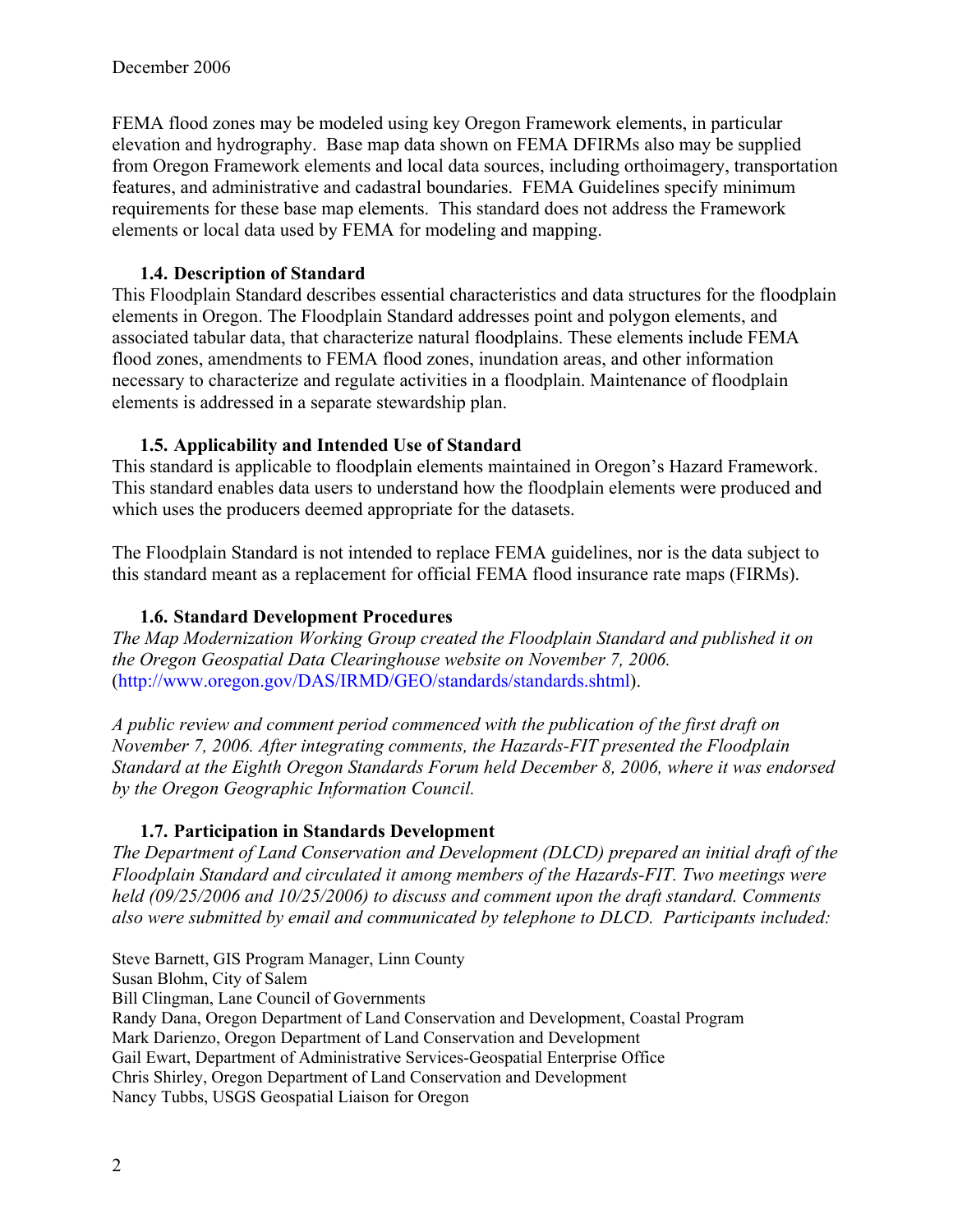Christine Valentine, Oregon Department of Land Conservation and Development

#### **1.8. Maintenance of Standard**

The Floodplain Standard will be revised as needed, initiated by members of the Hazards-FIT or the Working Group, or as a result of changes to the FEMA Flood Map Modernization Guidelines.

#### **2. File Standards**

#### **2.1. Scope and Content of the Floodplain Standard**

This standard encompasses publicly available geographical and associated tabular data developed by FEMA and local communities, along with required metadata. Floodplain elements focus on the essential data and metadata required by local, state, and federal governments to manage and mitigate flood hazards. FEMA flood zones, inundation areas, and pending amendments to FEMA flood zones are examples of floodplain elements maintained in the Hazards Theme.

#### **2.2. File Naming Convention**

Element file names should be short and descriptive for maximum compatibility with GIS software packages. No spaces or special characters (other than underscore) are allowed. File names must begin with an alpha character. Remaining characters may be alphanumeric.

#### **2.3. Technical**

#### 2.3.1. Data Environment

Floodplain elements may be comprised of point or polygon features, and associated tabular data. The exchange format for geographical data is the ESRI shapefile, a format supported by all GIS software suites used in Oregon. Information about the shapefile format may be found at the ESRI website.

#### 2.3.2. Projection Parameters

The Department of Land Conservation and Development (DLCD), as the horizontal steward, will cast floodplain elements using the Oregon Lambert projection. For more details about this projection see

http://egov.oregon.gov/DAS/IRMD/GEO/coordination/projections/projections.shtml. The Oregon Lambert projection was selected because it is the default standard for Oregon Framework elements. Projection parameters of source data contributed by custodial stewards must be clearly documented in the metadata accompanying the shapefiles.

Source projection is recorded for each feature since each floodplain element is compiled from many sources.

#### Horizontal Datum

Floodplain elements are projected using the North American 1983 Horizontal Datum (consistent with Oregon Lambert projection). The source datum is recorded for each feature since each floodplain element is compiled from many sources.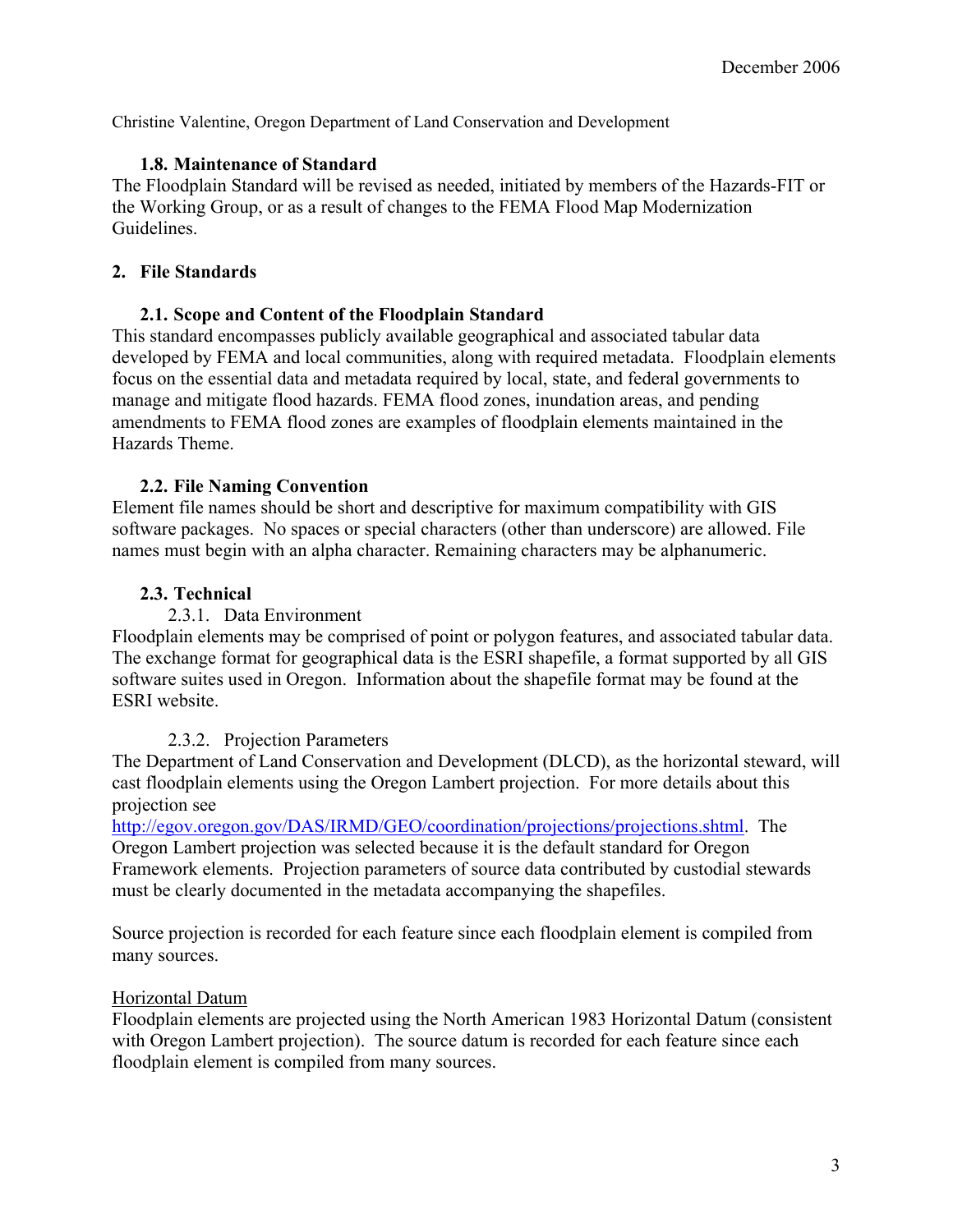#### Vertical Datum

Floodplain elements are projected using the North American Vertical Datum of 1988 (consistent with Oregon Lambert projection). The source vertical datum is recorded for each feature since each floodplain element is compiled from many sources.

#### 2.3.3. Integration of Themes

Floodplain elements must be registered to the base map elements provided to FEMA. These include the following elements from Oregon Framework:

- Digital Elevation Model
- Water Courses
- Orthoimagery
- Road Centerlines
- Political Boundaries

Floodplain elements also may relate spatially to the wetlands, vegetation (riparian), levee, and dams data standards, since floodplains interact with these elements.

#### 2.3.4. Encoding and Record Format

Floodplain elements are encoded in an ESRI shapefile format. The ESRI shapefile format limits field name lengths to 10 characters. No spaces or special characters, besides the underscore, may be used in field names.

Feature record formats should, whenever possible, align with the database schema(s) developed by FEMA and described in their "Guidelines and Specifications for Flood Hazard Mapping Partners." Such alignment allows for efficient maintenance of floodplain elements. Section 3 of this standard presents a detailed data model.

#### 2.3.5. Scale

Floodplain elements may contain data compiled at different map reference scales. Applicable scales range from 1:2,400 to 1:24,000. This wide range of scales reflects the variable resolution of floodplain mapping in the state. Larger scale data is most often available in urban areas where higher building densities potentially result in more costly flood damage. Larger scale data is also required in urban areas to visualize the smaller parcel size typically found there. Conversely, smaller scale data is sufficient for use in rural or industrially developed areas where parcel sizes tend to be large and structures are dispersed.

This range of scales, even within one element, makes it impossible to document source map scale in element metadata. Source map scale is, therefore, recorded for each feature. This also makes it possible to continually improve element resolution by providing for the incorporation of new, higher resolution features as they become available.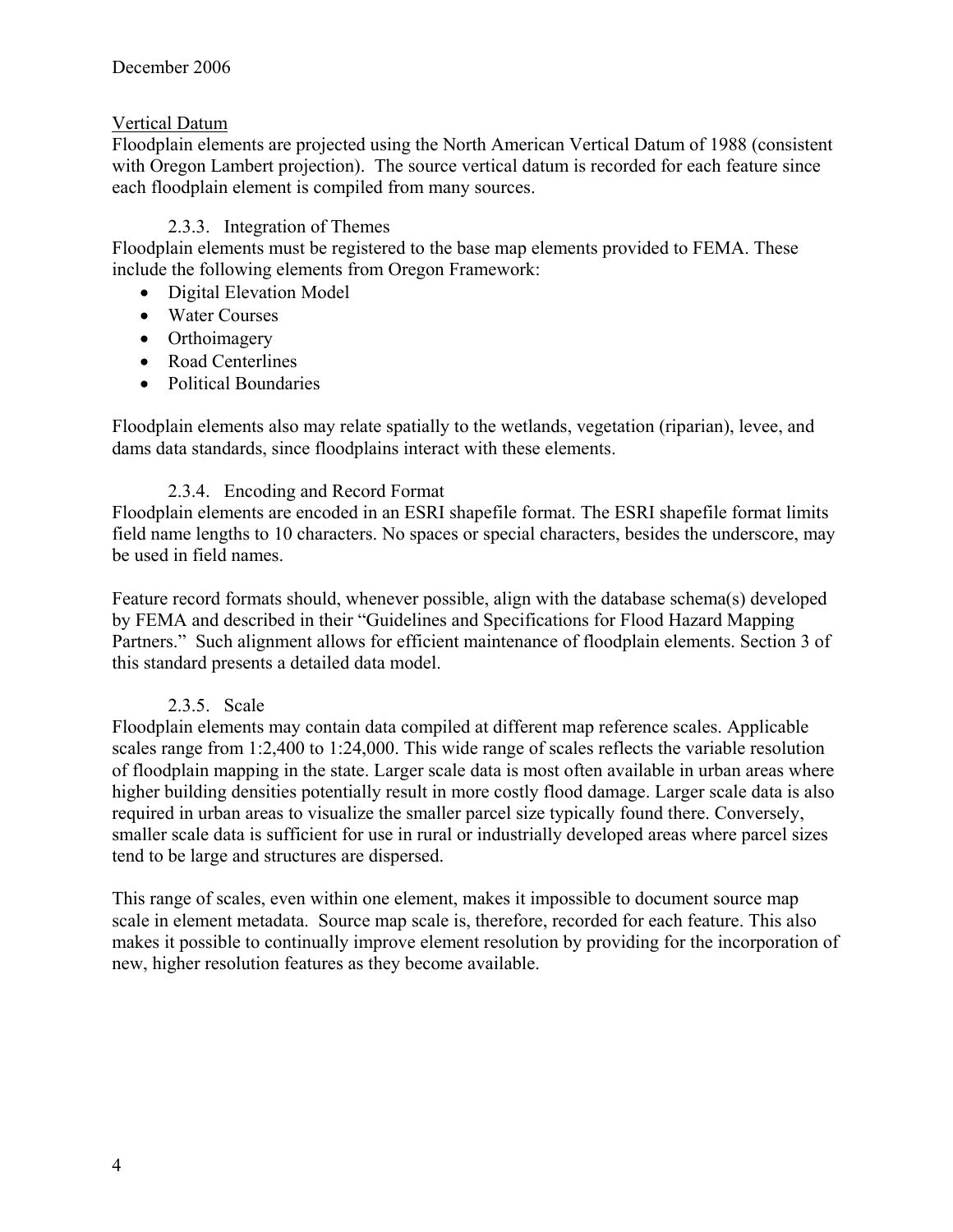#### 2.3.6. Uncertainty Tolerances

#### Referential

Referential uncertainty is error or omission in attribution. No more than 1% of features should contain attribute uncertainty.

#### Topological

Topological uncertainty refers to errors in the spatial data, such as broken or looped lines, dangling nodes, or unclosed polygons. Topological uncertainty tolerance is 0%. Polygons must close, with no dangling nodes or unconnected lines. Unnecessary nodes and vertices must be avoided.

#### Relative

Relative uncertainty refers to how features relate to each other. Polygons in a single element (such as flood zones) must not overlap. Polygons that cross state boundaries must end coincident with the state boundary line (no slivers). Polygons are sliced at county boundaries to maintain consistency with FEMA datasets.

Floodplain polygons must encompass mapped stream segments.

#### Temporal

Temporal uncertainty addresses how timely the data is in relation to changing conditions. FEMA flood zone elements must reflect FEMA's most current effective DFIRM. It may be beneficial to retain old flood zone boundaries upon delivery of a new effective DFIRM. In this case the retired records may be placed in an archival flood zone element. Likewise, any element that collects information from FEMA-approved letters of map change (LOMCs) must remain concurrent with FEMA databases.

#### 2.3.7. Horizontal Uncertainty Tolerance and Reporting

Floodplain features support varying levels of positional accuracy. Accuracy should be recorded for each feature using the National Standards for Spatial Data Accuracy (NSSDA) radial accuracy procedures, which report the radius of a circle of uncertainty, such that the true location of test points falls within a circle 95 percent of the time. The minimum positional accuracy (error tolerance) for floodplain elements is that of the default base map used by FEMA -- the United States Geological Survey Digital Orthophoto Quadrangle or USGS DOQ -- which has an NSSDA radial accuracy of 38 feet. This is the FEMA minimum standard for communitysupplied data. Spatial data derived from larger scale sources would have smaller radial accuracies.

#### 2.3.8. Vertical Uncertainty Tolerance and Reporting

Vertical accuracy is reported according to the NSSDA, which defines vertical accuracy at the 95 percent confidence level. This means that the true location of test points falls within a linear uncertainty value 95 percent of the time. Vertical accuracy =  $RMSE<sub>Z</sub> * 1.96$ , where  $RMSE<sub>Z</sub>$  is the square root of the mean of the squared errors in elevation check points used to evaluate the vertical accuracy of a digital dataset.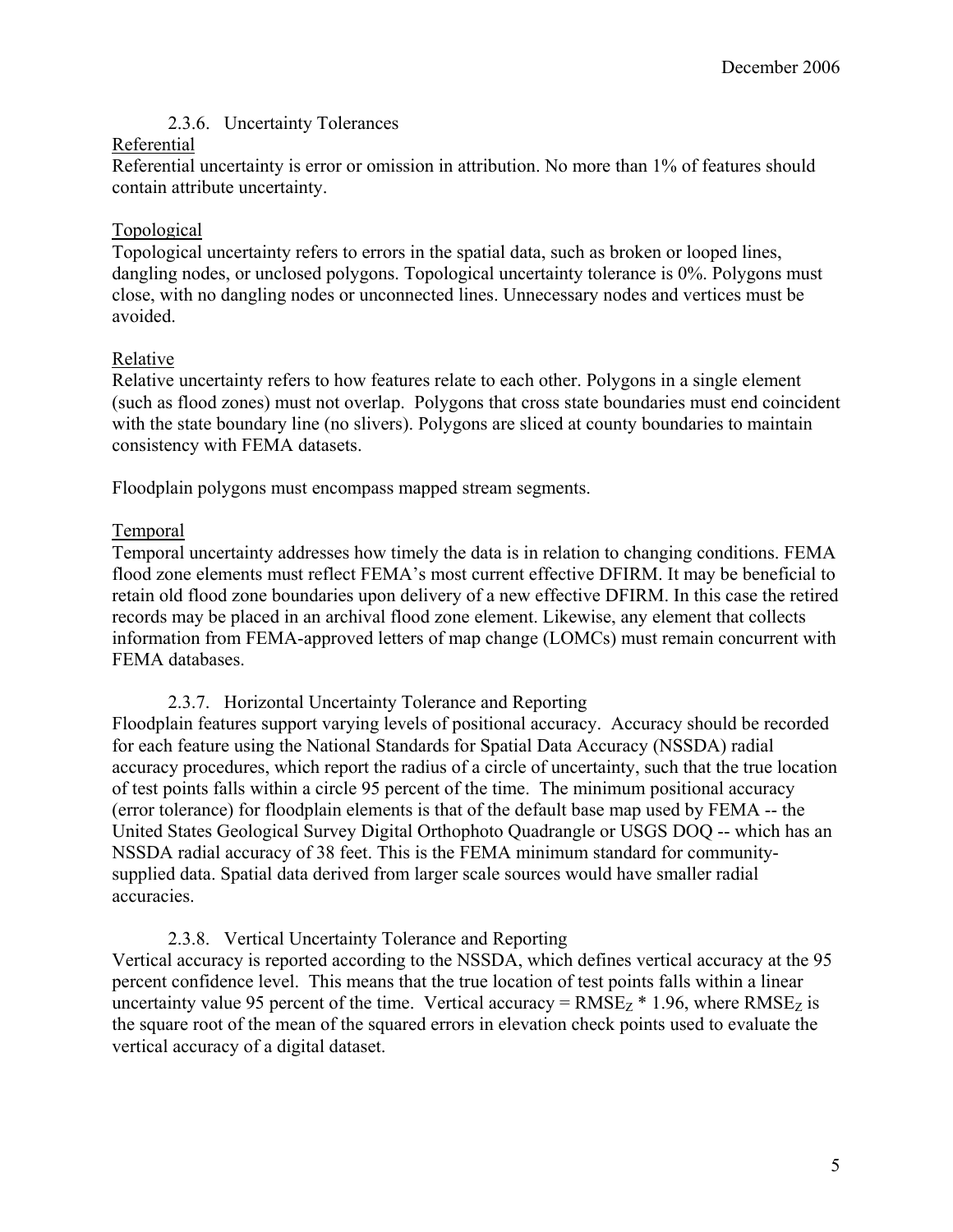RMSE<sub>Z</sub> must be less than or equal to 1.2 feet in hilly terrain. In moderate or flat terrain, an  $RMSE<sub>Z</sub>$  of less than or equal to 0.6 feet is expected. These values are derived from FEMA minimum standards for community-supplied data.

Vertical accuracy shall be measured against professionally surveyed vertical benchmarks that reference a national datum.

#### 2.3.9. Extent

Floodplain elements are intended to be seamless across Oregon. Features are sliced at county boundaries to maintain consistency with the FEMA data structure.

#### 2.3.10. Completeness

Features in the floodplain element do not necessarily represent the full extent of a natural floodplain associated with a given watercourse. FEMA, for example, focuses on developing flood zone boundaries in populated areas where flood losses to structures are most likely to be sustained. Therefore, FEMA flood zone boundaries are likely to be incomplete in rural and undeveloped areas. Likewise, floodplain features developed from sources other than FEMA, will reflect the purposes for which the data were collected and the geographical extent of the effort.

#### 2.3.11. Metadata

The Oregon Floodplain Standard follows the Oregon Core Metadata Standard for geospatial data. Metadata detailing the characteristics and quality of floodplain elements must be provided. Metadata should make every effort to meet the more rigorous standards set forth in the Federal Metadata Content Standard, where feasible. Metadata must provide sufficient information to allow the user to determine whether the element is appropriate for the intended purpose.

Metadata must address the following uncertainties: referential, topological, relative, temporal, horizontal, and vertical. Ideally a quantitative error statement will be prepared.

The following standard language shall be included in metadata:

FLOODPLAIN ELEMENTS DO NOT DEPICT ALL FLOOD HAZARDS IN THE STATE OF OREGON. FLOODPLAIN STUDIES TEND TO FOCUS ON DEVELOPED AREAS, GENERALLY WITH DRAINAGE AREAS GREATER THAN ONE MILE. NOT ALL WATERCOURSES IN THE STATE OF OREGON HAVE MAPPED FLOODPLAINS. FURTHERMORE, LAND AREAS OUTSIDE OF MAPPED FLOODPLAINS ARE SUBJECT TO FLOODING. THE STATE OF OREGON MAKES NO WARRANTY WHATSOEVER AS TO THE ACCURACY OR COMPLETENESS OF ANY INFORMATION CONTAINED IN FLOODPLAIN ELEMENTS. THE STATE OF OREGON SHALL NOT BE RESPONSIBLE FOR ANY CLAIMS ATTRIBUTABLE TO ERRORS, OMISSIONS OR OTHER INACCURACIES IN THE INFORMATION CONTAINED IN FLOODPLAIN ELEMENTS. IN NO EVENT SHALL THE STATE OF OREGON BE LIABLE FOR DIRECT, INDIRECT, SPECIAL, INCIDENTAL OR CONSEQUENTIAL LOSS OR DAMAGE OF ANY NATURE CAUSED TO ANY PERSON, PARTY OR ENTITY AS A RESULT OF USE OF THE INFORMATION SET FORTH HEREIN. THE STATE OF OREGON HEREBY DISCLAIMS LIABILITY FOR ANY SUCH LOSS OR DAMAGE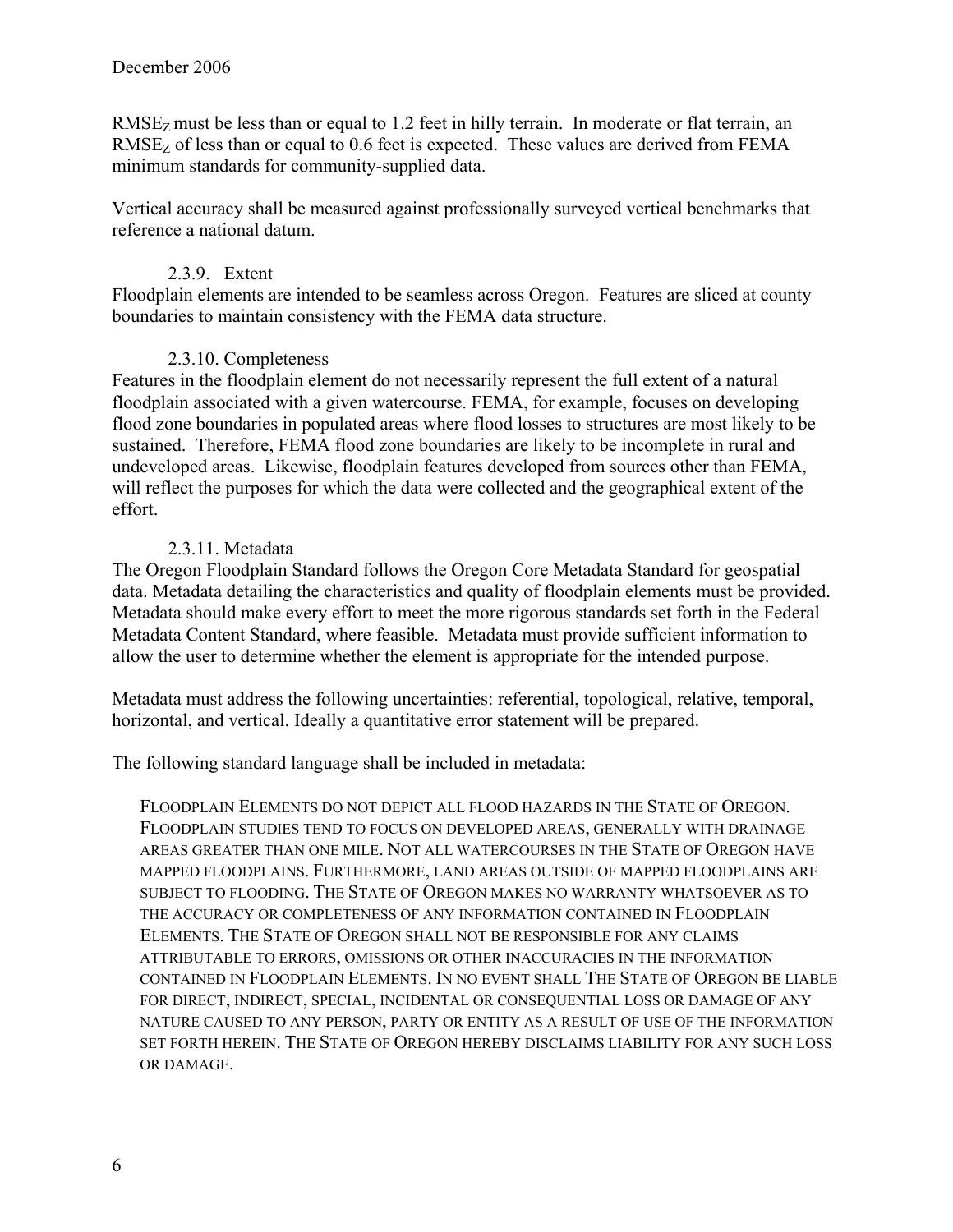#### **2.4. Data Maintenance**

DLCD is the horizontal and vertical steward for floodplain elements. DLCD will ensure that floodplain elements remain in sync with FEMA's digital flood insurance rate maps and guidelines. A separate stewardship plan sets forth the details of data maintenance, including schedules and procedures.

#### **3. Data Standards**

This section describes the record format for geographical features in the floodplain elements.

### **3.1. Feature Description**

Field names are limited to 10 characters for maximum compatibility with GIS software packages and versions. Field format and sizes are compatible with FEMA DFIRM table structure, wherever possible.

The "no data" code for numeric fields equals -9999. Blank in text fields are allowed where specified in the data dictionary.

| Field Name        | Format    | Field Size     | Precision/ |
|-------------------|-----------|----------------|------------|
|                   |           |                | Scale      |
| ID                | string    | 11             |            |
| FLD AR ID         | string    | 11             |            |
| <b>SOURCE</b>     | string    | 50             |            |
| <b>FLD ZONE</b>   | string    | 55             |            |
| <b>FLOODWAY</b>   | string    | 30             |            |
| <b>SFHA TF</b>    | string    | $\mathbf{1}$   |            |
| <b>FIRM PAN</b>   | string    | 11             |            |
| <b>ELM DATE</b>   | date      | 8              |            |
| H ACC             | double    | 8              | 8/4        |
| V ACC             | double    | 8              | 8/4        |
| <b>SCALE</b>      | string    | 5              |            |
| H DATUM           | string    | 10             |            |
| <b>V DATUM</b>    | string    | 6              |            |
| <b>PROJECTION</b> | string    | 50             |            |
| PROJ ZONE         | string    | $\overline{4}$ |            |
| DOC LINK          | hyperlink | 50             |            |

#### Table 1. Floodplain Polygon Features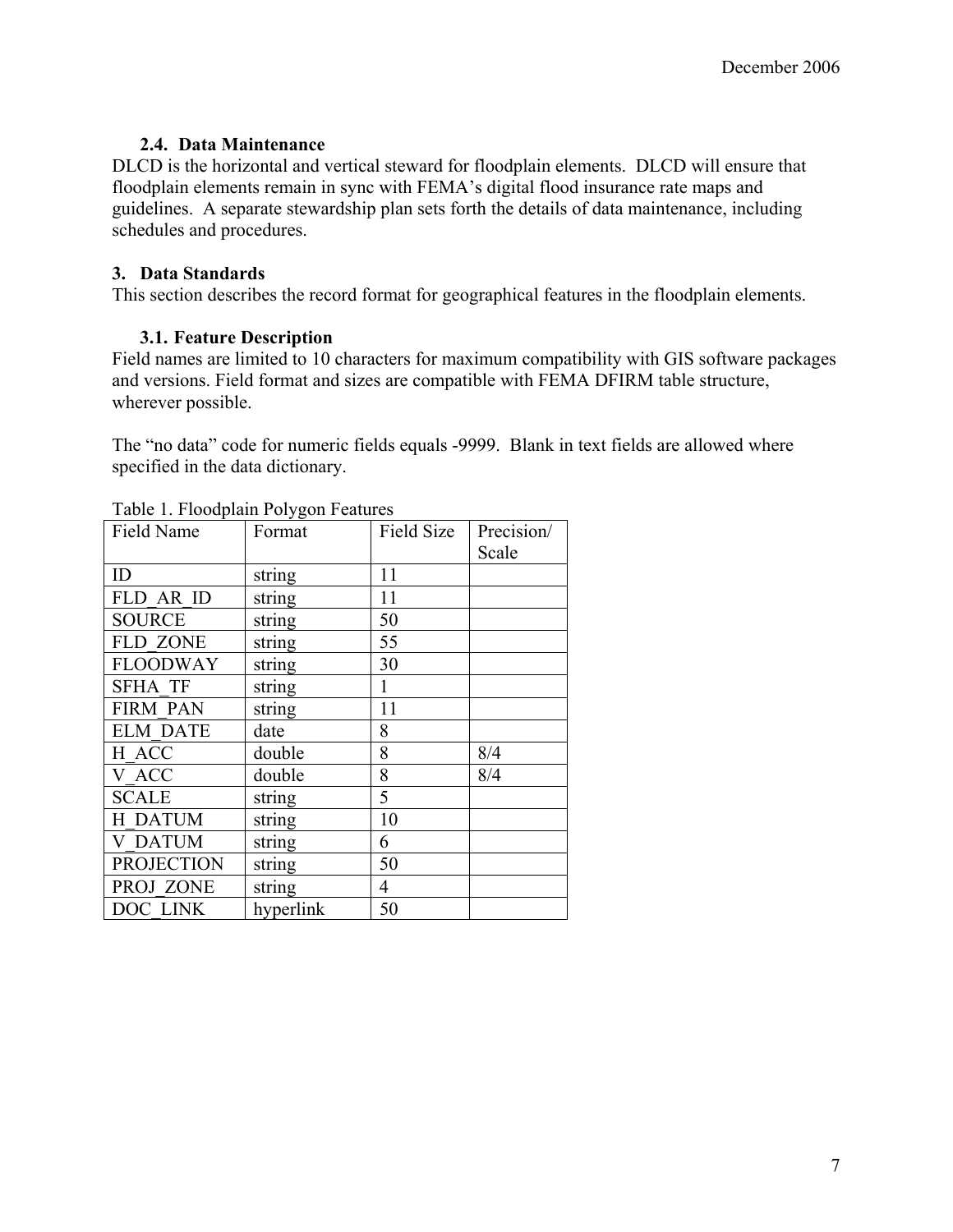| Field Name        | Format    | <b>Field Size</b> | Precision/ |
|-------------------|-----------|-------------------|------------|
|                   |           |                   | Scale      |
| ID                | string    | 11                |            |
| <b>SOURCE</b>     | string    | 50                |            |
| PT TYPE           | string    | 50                |            |
| <b>ELM DATE</b>   | date      | 8                 |            |
| H ACC             | double    | 8                 | 8/4        |
| V ACC             | double    | 8                 | 8/4        |
| <b>SCALE</b>      | string    | 5                 |            |
| H DATUM           | string    | 10                |            |
| <b>V DATUM</b>    | string    | 6                 |            |
| <b>PROJECTION</b> | string    | 50                |            |
| PROJ ZONE         | string    | 4                 |            |
| DOC LINK          | hyperlink | 50                |            |

Table 2: Floodplain Point Features

# **3.2. Data Dictionary**

Table 3: Data Dictionary

| $10000$ . Duid Divilonary<br>Field Name | Typical        | Description                   | Source                 |
|-----------------------------------------|----------------|-------------------------------|------------------------|
|                                         | Values         |                               |                        |
| ID                                      |                | Record Number,                | DLCD auto generated    |
|                                         |                | automatically assigned        |                        |
| FLD_AR ID                               |                | Primary key extracted from    | FEMA: s fld haz ar.shp |
|                                         |                | FEMA. Allows linkage to       |                        |
|                                         |                | FEMA tables when combined     |                        |
|                                         |                | with FIRM PAN value.          |                        |
|                                         |                | Blank when data source is not |                        |
|                                         |                | equal to FEMA                 |                        |
| <b>SOURCE</b>                           | <b>DFIRM</b>   | <b>Record Source</b>          | <b>DLCD</b>            |
|                                         | Q <sub>3</sub> |                               |                        |
|                                         | <b>LOMR</b>    |                               |                        |
|                                         | <b>INUND</b>   |                               |                        |
|                                         | <b>MODEL</b>   |                               |                        |
|                                         | <b>CLAIM</b>   |                               |                        |
|                                         | <b>OTHER</b>   |                               |                        |
| FLD ZONE                                | $\mathbf{A}$   | Flood zone designation        | FEMA: s fld haz ar.shp |
|                                         | A1A30          | Required if SOURCE $=$        |                        |
|                                         | AE             | FEMA otherwise blank          |                        |
|                                         | AH             |                               |                        |
|                                         | AO             | B, C, and D are deprecated,   |                        |
|                                         | AR             | but included here to          |                        |
|                                         | A99            | accommodate older datasets.   |                        |
|                                         | B              |                               |                        |
|                                         | $\overline{C}$ |                               |                        |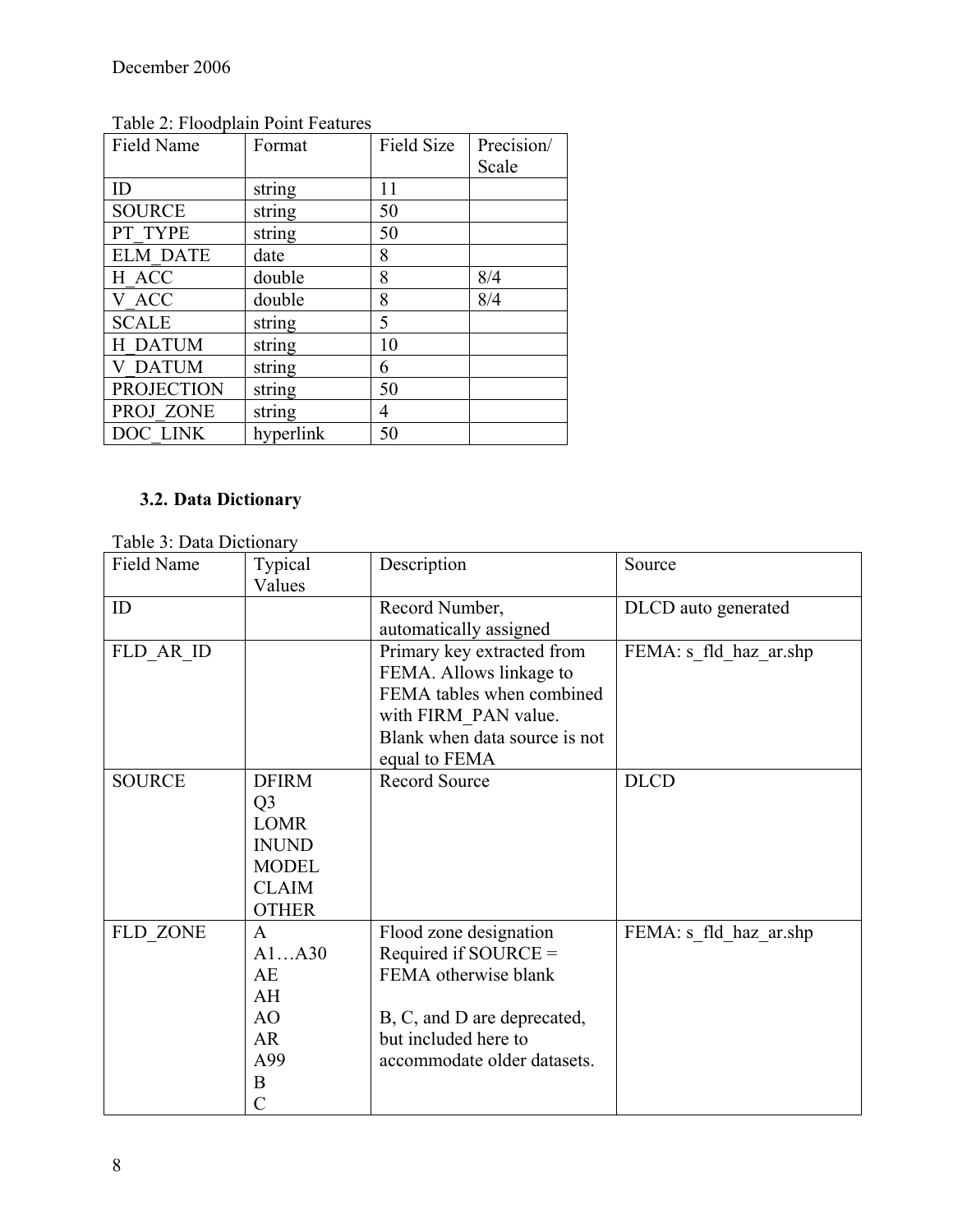|                   | D                         |                                |                         |
|-------------------|---------------------------|--------------------------------|-------------------------|
|                   | $\boldsymbol{\mathrm{X}}$ |                                |                         |
|                   | <b>XFUT</b>               |                                |                         |
|                   | X500                      |                                |                         |
|                   | $\mathbf V$               |                                |                         |
|                   | V1V30                     |                                |                         |
|                   | <b>VE</b>                 |                                |                         |
| PT TYPE           |                           | Description of point type such | <b>DLCD</b>             |
|                   |                           | as, "HIGH WATER MARK"          |                         |
|                   |                           | or "LOMA"                      |                         |
| <b>FLOODWAY</b>   | <b>FW</b>                 | Floodway                       | FEMA: s fld haz ar.shp  |
|                   | blank                     | Blanks are allowed in this     |                         |
|                   |                           | field.                         |                         |
|                   |                           |                                |                         |
| <b>SFHA TF</b>    | T                         | Area of special flood hazard,  | FEMA: s fld haz ar.shp  |
|                   | F                         | $T = FLD$ ZONE is A, AE,       |                         |
|                   |                           | A1A30, AO, V, V1V30,           |                         |
|                   |                           | VE. Regulated floodzones.      |                         |
| FIRM PAN          |                           | FEMA flood map panel           | FEMA: s firm pan.shp    |
|                   |                           | number; required if SOURCE     |                         |
|                   |                           | $=$ FEMA, otherwise blank      |                         |
| <b>ELM DATE</b>   |                           | If FEMA then Effective Date    | FEMA: s firm pan.shp    |
|                   |                           | Else event or collection date  |                         |
| H ACC             |                           | Horizontal accuracy            | DLCD from FEMA metadata |
| V ACC             |                           | Vertical accuracy              | DLCD from FEMA metadata |
| <b>SCALE</b>      |                           | Source map scale               | FEMA: s firm_pan.shp    |
| <b>H DATUM</b>    |                           | Source horizontal datum        | FEMA: study info.dbf    |
| <b>V DATUM</b>    |                           | Source vertical datum          | FEMA: s fld haz ar.shp  |
| <b>PROJECTION</b> |                           | Source projection              | FEMA: study info.dbf    |
| PROJ ZONE         |                           | Source projection zone         | FEMA: study info.dbf    |
| DOC LINK          |                           | Hyperlink to source            | <b>DLCD</b>             |
|                   |                           | documents, e.g. LOMA,          |                         |
|                   |                           | LOMR-F, and LOMR               |                         |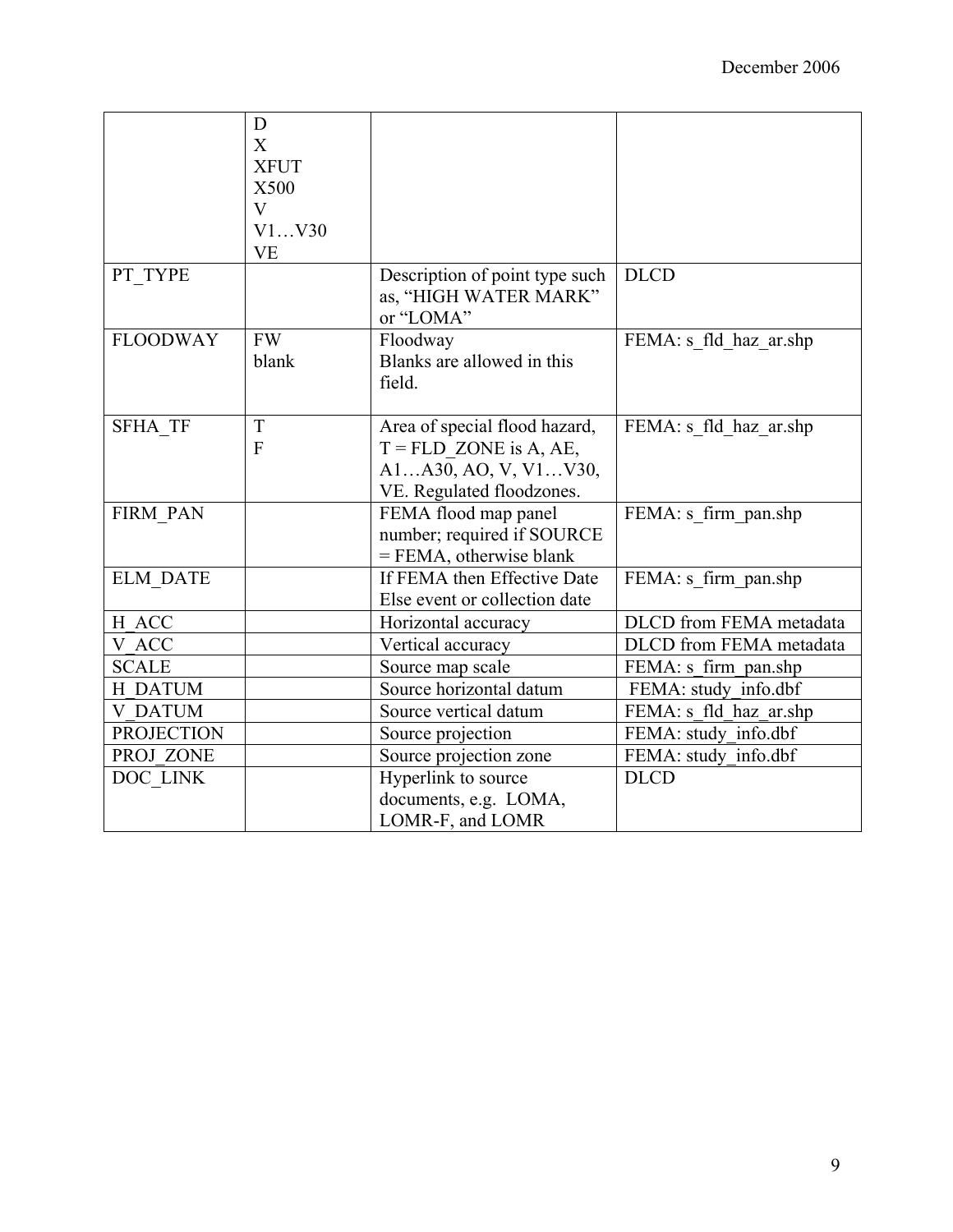# **Appendix A. Definition of Terms**

| <b>Term</b>                | <b>Definition</b>                                                                                                                                                                                                                                                      |  |
|----------------------------|------------------------------------------------------------------------------------------------------------------------------------------------------------------------------------------------------------------------------------------------------------------------|--|
| Accuracy                   | <b>Absolute</b> - A measure of the location of features on<br>a map compared to their true position on the face of<br>the earth.<br><b>Relative - A measure of the accuracy of individual</b><br>features on a map when compared to other features<br>on the same map. |  |
| <b>Attribute</b>           | Attributes are the characteristics of <b>features</b> .                                                                                                                                                                                                                |  |
| <b>Boundary</b>            | Set that represents the limit of a <b>feature</b> .                                                                                                                                                                                                                    |  |
| <b>Custodial Steward</b>   | Agency or organization responsible for specific<br>tasks relating to maintaining certain geospatial data.                                                                                                                                                              |  |
| <b>Datum</b>               | A standard system of reference from which<br>measurements are made.                                                                                                                                                                                                    |  |
| <b>DFIRM</b>               | Digital Flood Insurance Map: a product produced<br>by FEMA used to rate flood insurance policies and<br>manage development in flood prone areas.                                                                                                                       |  |
| <b>Element</b>             | A logical unit within a Framework Theme. Each<br>framework element contains one feature set and its<br>associated tabular data.                                                                                                                                        |  |
| <b>ESRI</b>                | Environmental Systems Research Institute, Inc., a<br>leading provider of geographic information<br>software.                                                                                                                                                           |  |
| <b>Feature</b>             | Abstraction (point, line or polygon) of a real world<br>phenomenon stored within geospatial software.                                                                                                                                                                  |  |
| <b>Feature Delineation</b> | Criteria or rules for defining the limits of a feature<br>and how it will be represented geometrically in a<br>dataset.                                                                                                                                                |  |
| <b>FEMA</b>                | <b>Federal Emergency Management Agency</b>                                                                                                                                                                                                                             |  |
| <b>FGDC</b>                | Federal Geographic Data Committee                                                                                                                                                                                                                                      |  |
| Floodplain                 | Land area adjacent to rivers and streams subject to<br>recurring inundation.                                                                                                                                                                                           |  |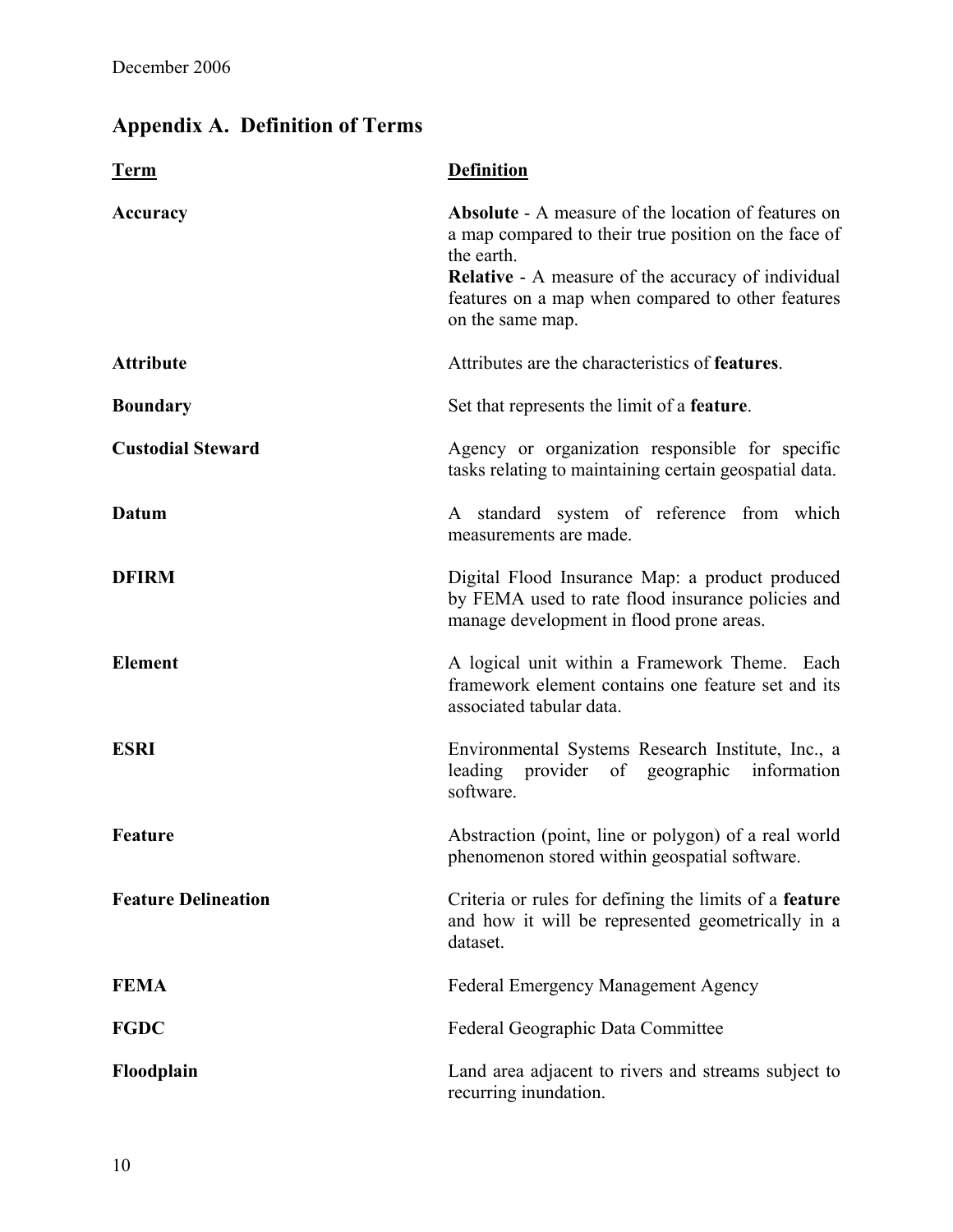| <b>Horizontal Steward</b>                                                                                                                                                               | agency or organization responsible for<br>The<br>assembling and providing access to a statewide<br>dataset of a particular type.                                                                                           |  |
|-----------------------------------------------------------------------------------------------------------------------------------------------------------------------------------------|----------------------------------------------------------------------------------------------------------------------------------------------------------------------------------------------------------------------------|--|
| Line                                                                                                                                                                                    | A feature built of vectors connecting at least two<br>points or vertices.                                                                                                                                                  |  |
| Metadata                                                                                                                                                                                | Data about data.                                                                                                                                                                                                           |  |
| <b>NSDI</b><br>National Spatial Data Infrastructure. The effort of<br>the FGDC to create and implement a shared data<br>collection and maintenance resource for geospatial<br>datasets. |                                                                                                                                                                                                                            |  |
| <b>NSSDA</b>                                                                                                                                                                            | National Standard for Spatial Data Accuracy,<br>developed by Federal Geographic Data Committee.                                                                                                                            |  |
| Polygon                                                                                                                                                                                 | surface<br>Bounded<br>for<br>which<br>the<br>interior<br>configuration is not directly specified.                                                                                                                          |  |
| <b>Resolution</b>                                                                                                                                                                       | difference<br>The<br>minimum<br>between<br>two<br>independently measured or computed values which<br>can be distinguished by measurement or analytical<br>method being considered or used.                                 |  |
| <b>USGS DOQ</b>                                                                                                                                                                         | United States Geological Survey, Digital Ortho<br>Quadrangle: an orthorectified photograph covering<br>an area 3.75-minutes longitude by 3.75-minutes<br>latitude, or in some cases an area of 7-minutes by 7-<br>minutes. |  |
| <b>Vertical Steward</b>                                                                                                                                                                 | The agency or organization responsible for assuring<br>that a dataset of a particular type can be used with<br>other Framework datasets.                                                                                   |  |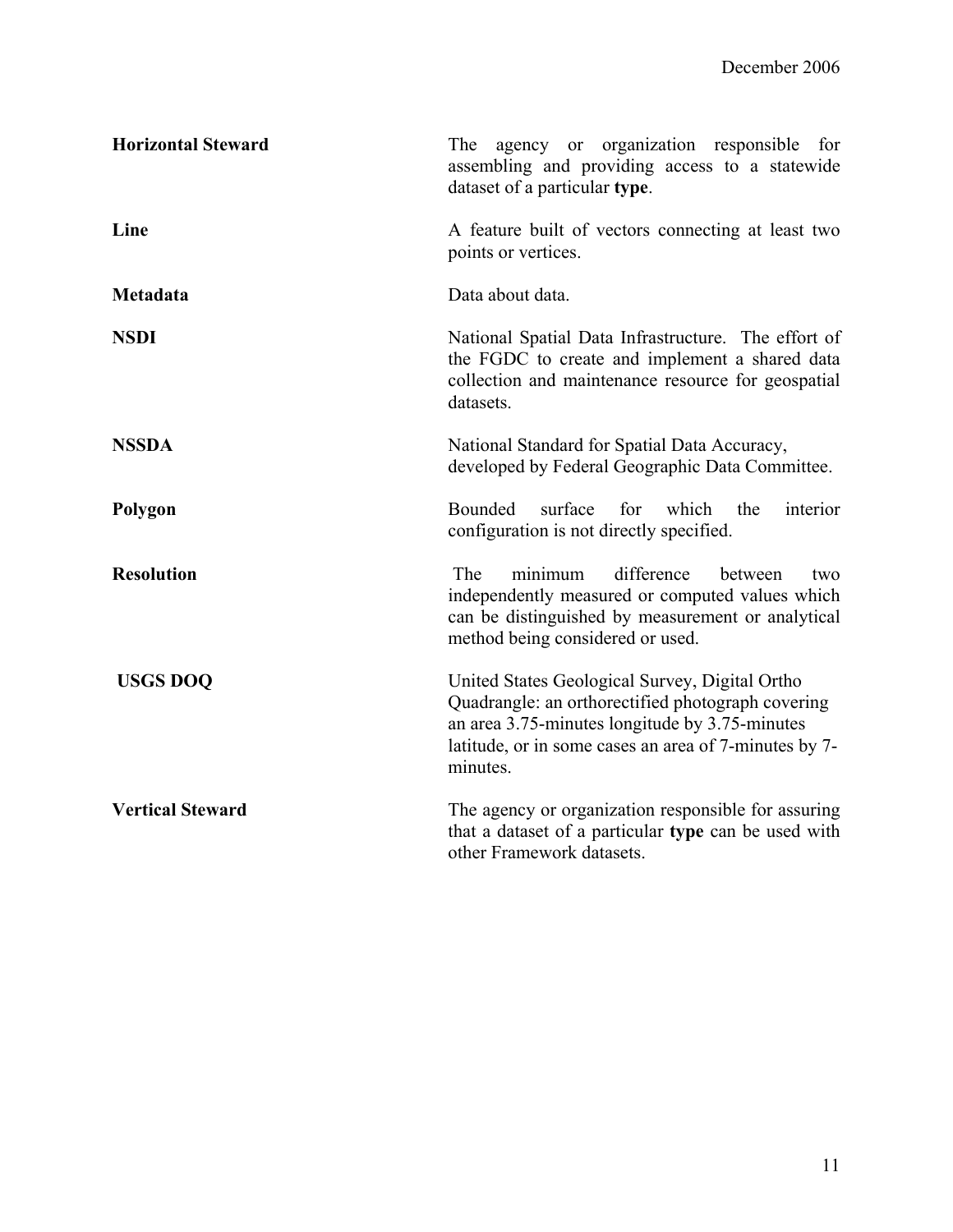# **Appendix B: Crosswalk to FEMA Databases**

Crosswalk from FEMA Flood Hazard Spatial Databases to Oregon Framework, Hazards, Floodplain databases

| Oregon Field      | <b>FEMA Field Name</b> | (DFIRM file names) |
|-------------------|------------------------|--------------------|
| Name              |                        |                    |
| FLD AR ID         | FLD AR ID              | s fld haz ar.shp   |
| <b>FLD ZONE</b>   | <b>FLD ZONE</b>        | s fld haz ar.shp   |
| <b>FLOODWAY</b>   | <b>FLOODWAY</b>        | s fld haz ar.shp   |
| <b>SFHA TF</b>    | <b>SFHA TF</b>         | s fld haz ar.shp   |
| <b>FIRM PAN</b>   | <b>FIRM PAN</b>        | s firm pan shp     |
| <b>ELM DATE</b>   | EFF DATE               | s firm pan shp     |
| <b>SCALE</b>      | <b>SCALE</b>           | s firm pan shp     |
| H DATUM           | <b>H DATUM</b>         | study info.dbf     |
| <b>V DATUM</b>    | <b>V DATUM</b>         | s fld haz ar.shp   |
| <b>PROJECTION</b> | <b>PROJECTION</b>      | study info.dbf     |
| PROJ ZONE         | PROJ ZONE              | study info.dbf     |